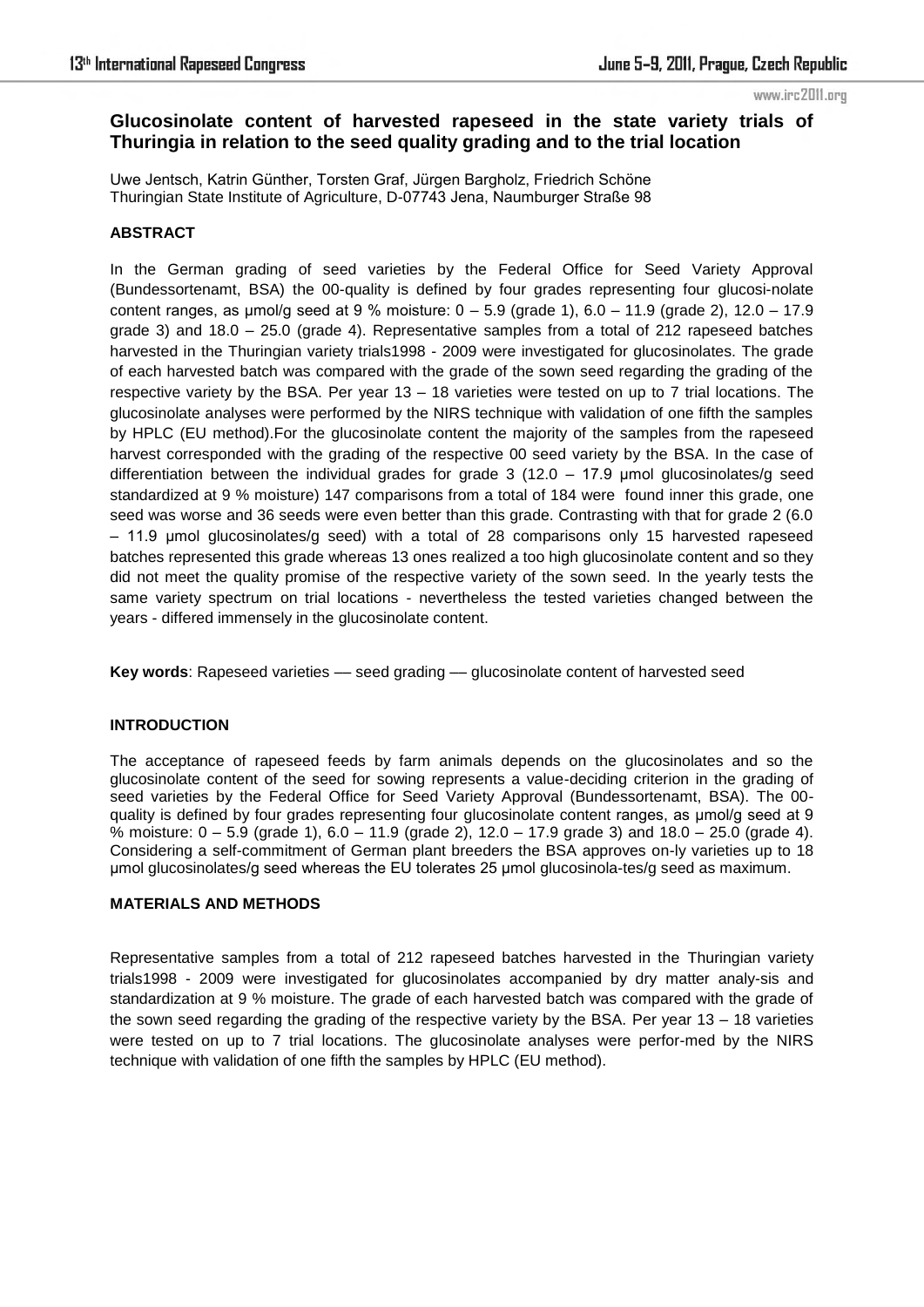www.irc2011.org

#### **RESULTS AND DISCUSSION**

For the glucosinolate content the majority of the samples from the rapeseed harvest corresponded with the grading of the respective 00 seed variety by the BSA. In the case of differentiation between the individual grades for grade  $3$  (12.0 – 17.9 µmol glucosinolates/g seed) 147 comparisons from a total of 184 were found inner this grade, one seed was worse and 36 seeds were even better than this grade. Contrasting with that for grade  $2(6.0 - 11.9 \text{ \mu m})$  glucosinolates/g seed) with a total of 28 comparisons only 15 harvested rapeseed batches represented this grade whereas 13 ones realized a too high glucosinolate content and so they did not meet the quality promise of the respective variety of the sown seed.

In the yearly tests the same variety spectrum on trial locations - nevertheless the tested varie-ties changed between the years - differed immensely in the glucosinolate content. Possible reasons for these station related differences were discussed by JENTSCH et al. .

#### **REFERENCES**

Jentsch, U; T. Graf, J. Bargholz, F. Schöne: Glucosinolatgehalt von Rapssorten im Landessortenversuch in Thüringen von 1998 bis 2004 in Beziehung zur Sorteneinstufung des Bundessortenamtes und zum Versuchsort. Proc. VDLUFA Conf. 2005

**Table 1:** Tested rapeseed varieties in the Thuringian variety trials with the grading by the Federal Office for Seed Variety Approval (Bundessortenamt, BSA) and checking this grading according to the analysed glucosinolate concentration (GSL) in the respective harvested rapeseed batches.

| Year                          | Tested varieties in the |                | Analysis GSL in harvest, No. |                |                         |  |
|-------------------------------|-------------------------|----------------|------------------------------|----------------|-------------------------|--|
| (No.<br>locations<br>testing) | of <sub>Grade</sub>     | No.            | Grade confirmed              | Worse          | Better                  |  |
|                               |                         |                |                              |                |                         |  |
| 1998 (6)                      | 2                       | 4              | 1                            | 3              |                         |  |
|                               | 3                       | 11             | 9                            |                | 2                       |  |
| 1999 (6)                      | $\overline{c}$          | 4              | $\overline{c}$               | $\overline{c}$ |                         |  |
|                               | 3                       | 11             | 8                            |                | 3                       |  |
| 2000(5)                       | $\overline{\mathbf{c}}$ | 4              | $\overline{\mathbf{c}}$      | 2              |                         |  |
|                               | 3                       | 9              | 9                            |                |                         |  |
| 2001(7)                       | $\overline{c}$          | 3              | 1                            | $\overline{c}$ |                         |  |
|                               | 3                       | 12             | 12                           |                |                         |  |
| 2002 (6)                      | $\overline{c}$          | 2              | 1                            |                |                         |  |
|                               | 3                       | 12             | 12                           |                |                         |  |
| 2003(4)                       | $\overline{\mathbf{c}}$ | 1              | 1                            |                |                         |  |
|                               | 3                       | 16             | 14                           |                | 2                       |  |
| 2004(7)                       | $\overline{\mathbf{c}}$ |                |                              |                |                         |  |
|                               | 3                       | 17             | 11                           |                | 6                       |  |
| 2005 (7)                      | $\overline{\mathbf{c}}$ | 1              | 1                            |                |                         |  |
|                               | 3                       | 21             | 19                           |                | $\overline{\mathbf{c}}$ |  |
| 2006(7)                       | $\overline{c}$          | $\overline{2}$ | 2                            |                |                         |  |
|                               | 3                       | 19             | 5                            |                | 14                      |  |
| 2007(4)                       | $\overline{c}$          | $\overline{2}$ | 1                            |                |                         |  |
|                               | 3                       | 21             | 21                           |                |                         |  |
| 2008(4)                       | $\overline{\mathbf{c}}$ | 2              | $\overline{2}$               |                |                         |  |
|                               | 3                       | 19             | 13                           |                | 6                       |  |
| 2009 (3)                      | $\overline{c}$          | 2              |                              | 2              |                         |  |
|                               |                         | 16             | 15                           | 1              |                         |  |
| $\Sigma$ 1998 - 2009          | $\frac{3}{2}$           | 28             | 15                           | 13             |                         |  |
| $(4 - 7)$                     | 3                       | 184            | 147                          | 1              | 36                      |  |